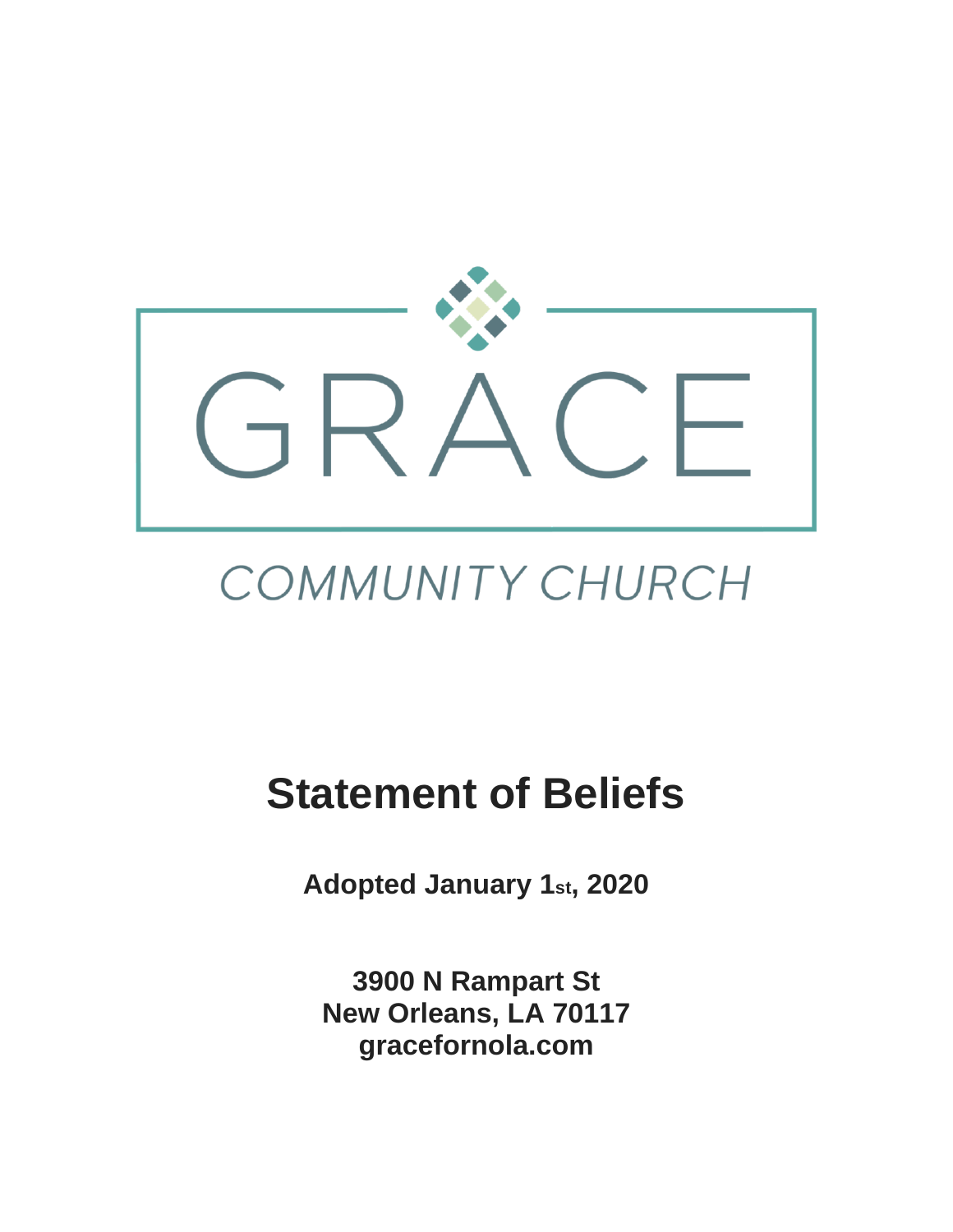# Preamble:

We articulate this summary of belief in a spirit of humility and commitment to the Historic Christian Faith found in the Apostles<sup>1</sup> and Nicene Creeds2, as well as contemporary statements of faith3 that are in accord with orthodoxy and the Bible.

#### Postures:

- Evangelical, but not exclusive
- Biblical, but not dogmatic
- Historically-Rooted, but not rigid
- Local-church focused, but not independent

# Affirmations:

- We affirm the centrality of the word of God.
- We affirm the necessity of the new birth.
- We affirm a commitment to the whole mission of the church.
- We affirm the church as a fellowship of believers.
- We affirm a conscious dependence on the Holy Spirit.
- We affirm the reality of freedom in Christ.

# Beliefs:

1. There is one, eternal God, Creator and Lord of the universe who, in the unity of the Father, the Son and the Holy Spirit, governs all things according to God's will and is accomplishing God's purpose in the world and in the church.

2. The Holy Scripture in its entirety is inspired by God's Spirit through human authors and constitutes the revelation of God's truth to humanity. It is wholly true and trustworthy in all that it affirms. Whatever the Bible, rightly interpreted, is found to teach, we are bound to believe and obey. It is our supreme authority in every matter of belief and conduct.

3. All human beings are created in God's own likeness and therefore have inherent value and equality before God. Human sin and guilt since the fall have rendered us subject to God's wrath and condemnation and have resulted in our alienation from God's life, suppression of God's truth and hostility to God's law. God's love desires all to come to repentance and to be reconciled.

<sup>1</sup> [ccel.org/creeds/apostles.creed.html](https://www.ccel.org/creeds/apostles.creed.html)

<sup>2</sup> [ccel.org/creeds/nicene.creed.html](https://www.ccel.org/creeds/nicene.creed.html)

<sup>3</sup> Lausanne Covenant, BFM (1925, 1963, 2000), NAE Statement of Faith.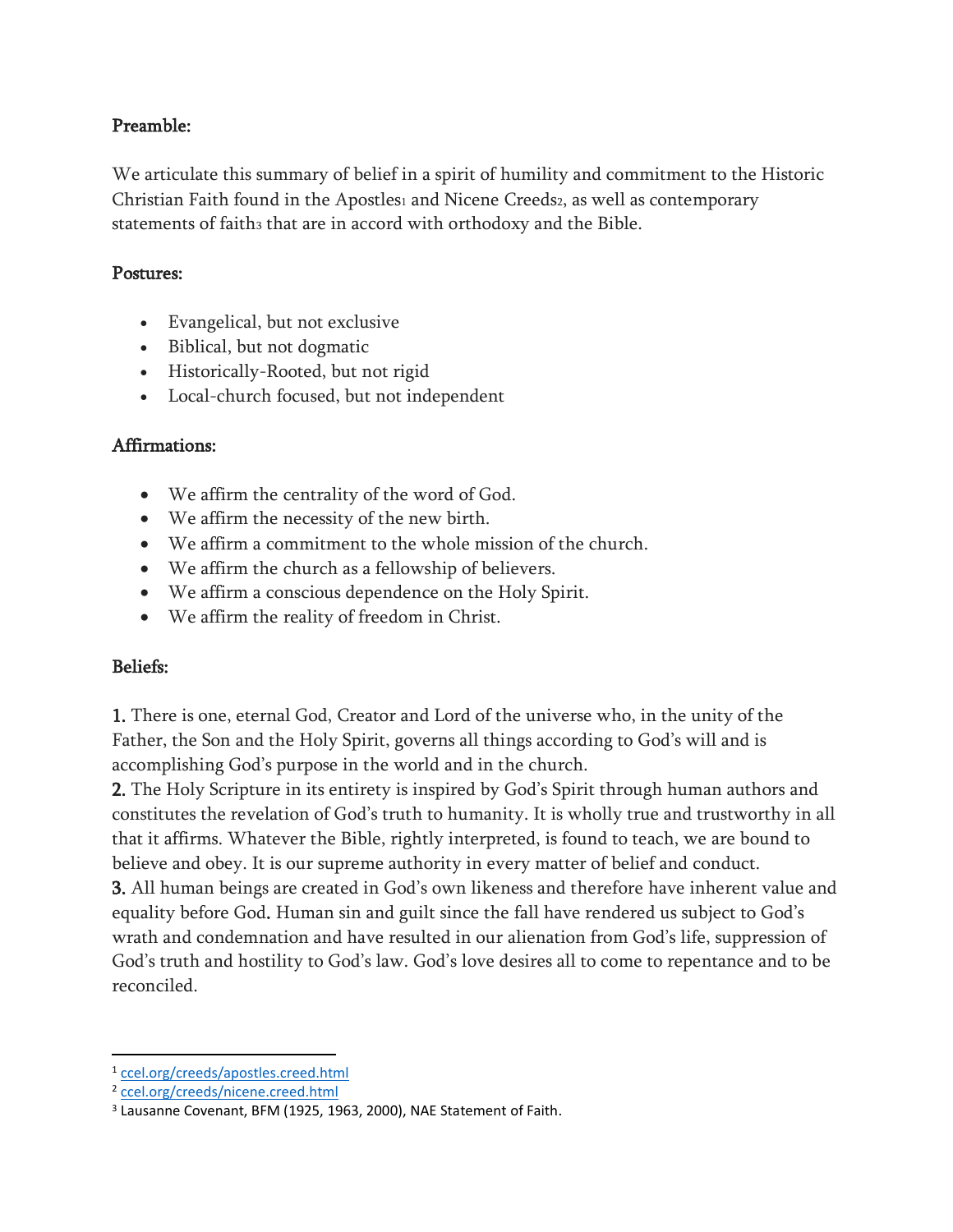4. Salvation from the guilt, penalty and all other consequences of sin has been achieved solely through the work of Jesus Christ – his perfect obedience, substitutionary death, bodily resurrection and exaltation as Lord. Jesus alone is fully God and fully human, the only mediator between God and humanity. There is salvation through no other person, creed, process or power. Each sinner is justified before God and reconciled to God only by divine grace appropriated by faith alone.

5. We believe the Holy Spirit guides and instructs us in life. He fills all true believers at the moment of salvation. He lives in individuals, guides in the understanding of God's Word, and empowers God's church for life in this world. He empowers every believer with spiritual gifts so that every believer has a mission and purpose in His kingdom and in this world. All of the gifts of the Holy Spirit on display in the church of the New Testament are available today, are vital for the mission of the church, and are to be earnestly desired and practiced.

6. There is one, holy, universal and apostolic church, which is the Body of Christ, and to which all true believers belong. The church's calling is to worship God forever and to serve God's mission of reconciliation.

7. We believe in the priority of fellowshipping in the local church with other believers. The Church is not a physical building in which we gather but is the body of believers that live, work and serve together for the advancement of God's Purposes. This includes worship, celebration of the ordinances and sacraments, study of scripture, sacrificial living, gospel proclamation and pursuing biblical justice. Believers need each other as brothers and sisters in Christ.

8. We affirm that all people are created in the image of God and have eternal worth. The truth of the image of God in all people has often been deeply distorted by divisions between people along ethnic, racial, gender, socio-economic, and cultural lines. We reject any teaching or practice that upholds these distortions and perpetuates a doctrine of superiority within the body of Christ. We lament the ways scripture has been illegitimately used to cause harm and strive by the power of the Holy Spirit to pursue reconciliation with all people.

9. We affirm the wisdom and beauty of God's design in the creation narrative for our identity, relationships, and sexuality. We pursue with joy the pattern God has formed and repent of the ways we have often failed to live in accord with these teachings. We deeply lament how people made in the image of God have encountered isolation, fear, and dehumanizing rhetoric from the Church. We commit ourselves to creating communities full of grace that serve the good of our neighbors, city, and world.

10. We affirm that God created human beings in his image and that every human life from conception to death bears the image of God and has eternal worth. Therefore, we commit ourselves to a consistent ethic of life that safeguards the essential nature of human life at all stages, with a special concern to protect the lives of the most vulnerable.

11. As the Father sent the Son into the world, so the Lord Jesus Christ sends his church to participate in God's mission by words and works. The church is called: to make Christ known; to proclaim God's truth and the gospel of God's grace; to make disciples among all